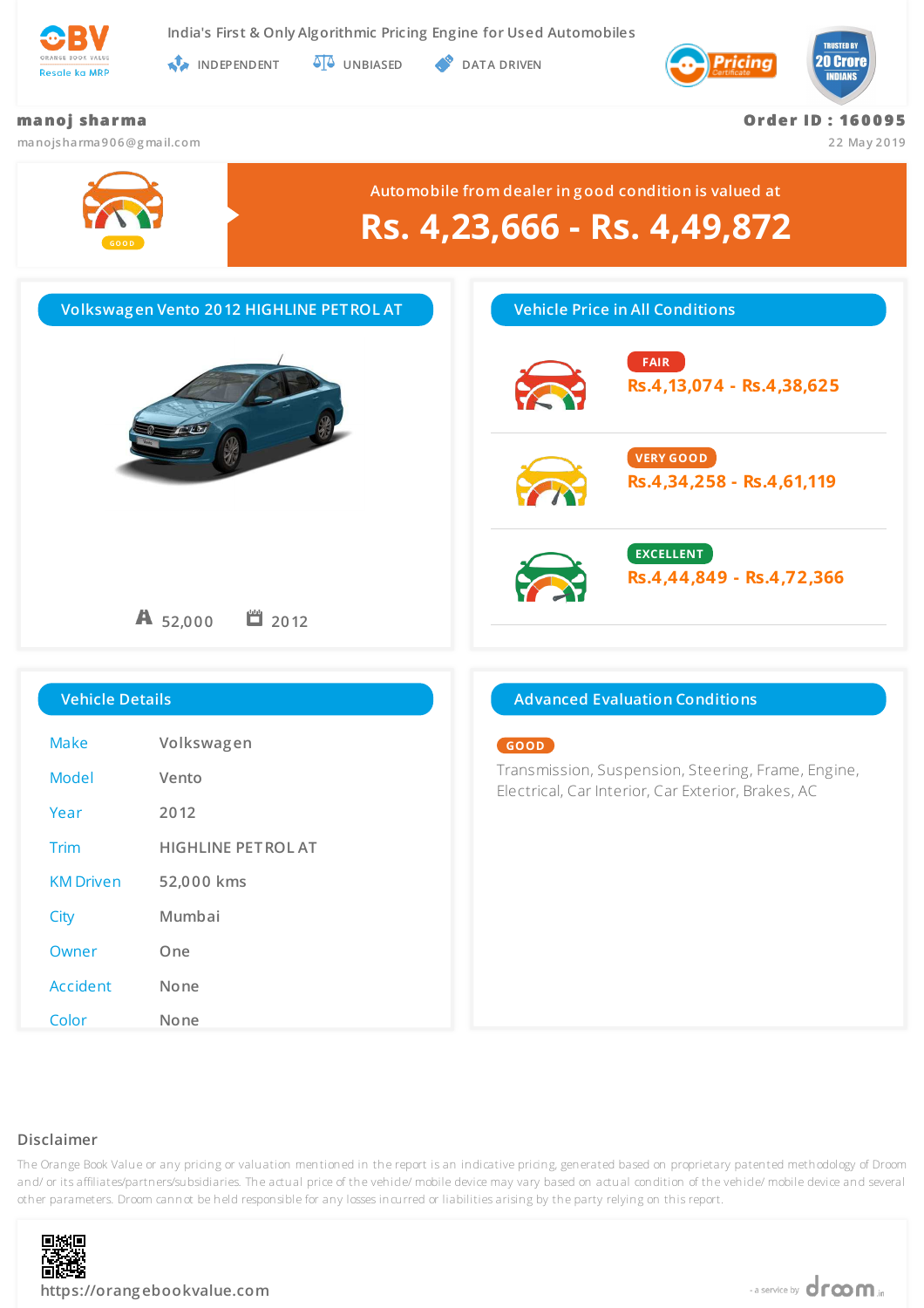

**India's First & Only Algorithmic Pricing Engine for Used Automobiles**

**INDEPENDENT UNBIASED DATA DRIVEN** 



**Or de r ID : 16 0 0 9 5**

**22 May 2019**

### **ma no j sha r ma**

**manojsharma906@g mail.com**







**What Others Paid Rs. 5,68,000**

| <b>Next 3 Year Depreciation of Vehicle</b> |             |                                          |             |
|--------------------------------------------|-------------|------------------------------------------|-------------|
| <b>Estimated Buying Price From Dealer</b>  |             | <b>Estimated Selling Price To Dealer</b> |             |
| 2020                                       | Rs.3,82,859 | 2020                                     | Rs.3,44,576 |
| 2021                                       | Rs.3,44,332 | 2021                                     | Rs.3,09,901 |
| 2022                                       | Rs.3,06,002 | 2022                                     | Rs.2,75,404 |

# **Disclaimer**

The Orange Book Value or any pricing or valuation mentioned in the report is an indicative pricing, generated based on proprietary patented methodology of Droom and/ or its affiliates/partners/subsidiaries. The actual price of the vehicle/ mobile device may vary based on actual condition of the vehicle/ mobile device and several other parameters. Droom cannot be held responsible for any losses incurred or liabilities arising by the party relying on this report.

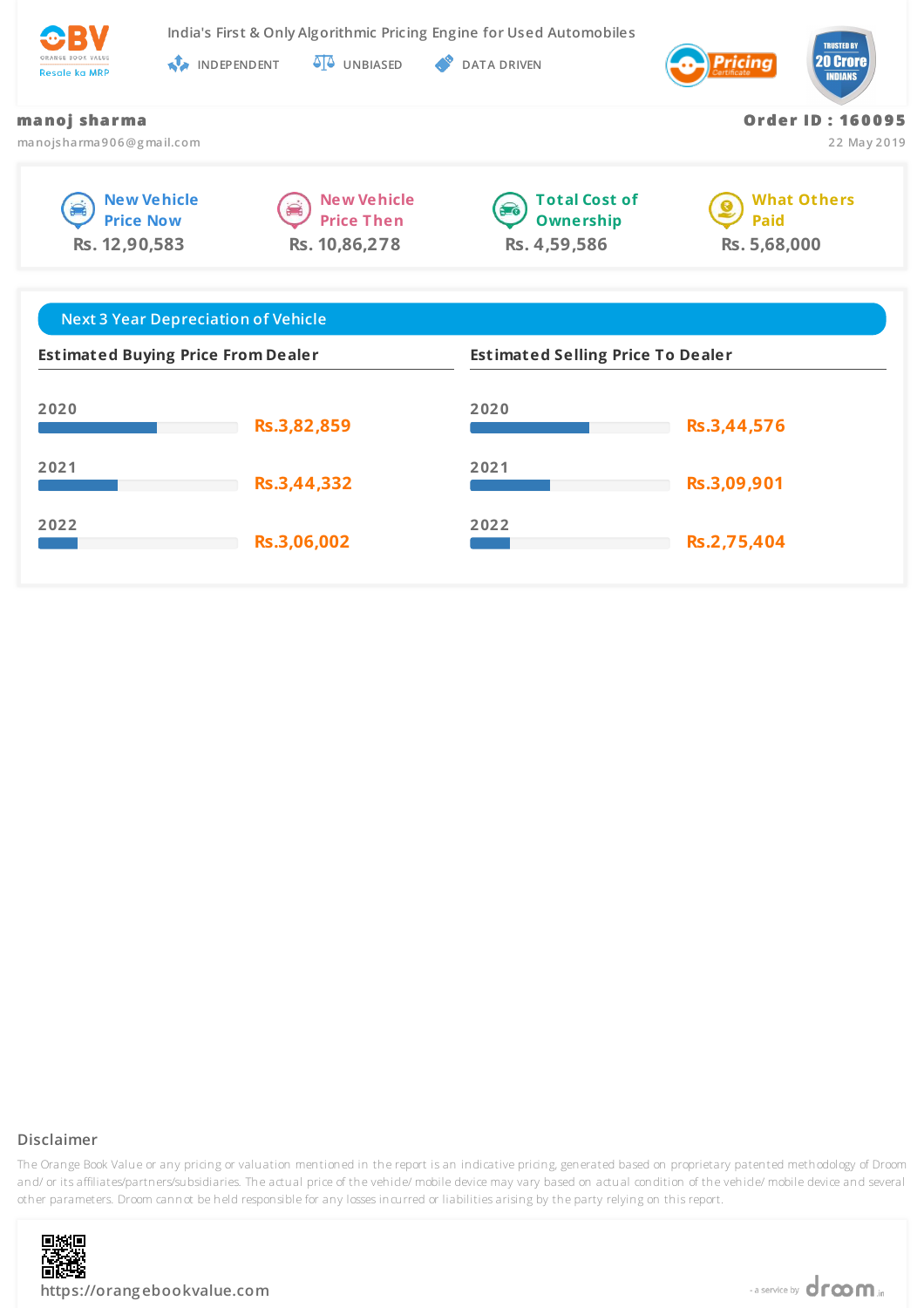

**INDEPENDENT UNBIASED DATA DRIVEN** 



### **ma no j sha r ma**

**manojsharma906@g mail.com**



## **Similar Listing s for Past 90 Days Similar Orders for Past 90 Days**

Similar Listings for Past 90 days



# **Similar Listing s for Lifetime Similar Orders for Lifetime**

Similar Listings for Lifetime







Similar Orders for Past 90 days



Similar Orders for Lifetime



# **Disclaimer**

The Orange Book Value or any pricing or valuation mentioned in the report is an indicative pricing, generated based on proprietary patented methodology of Droom and/ or its affiliates/partners/subsidiaries. The actual price of the vehicle/ mobile device may vary based on actual condition of the vehicle/ mobile device and several other parameters. Droom cannot be held responsible for any losses incurred or liabilities arising by the party relying on this report.



**Or de r ID : 16 0 0 9 5 22 May 2019**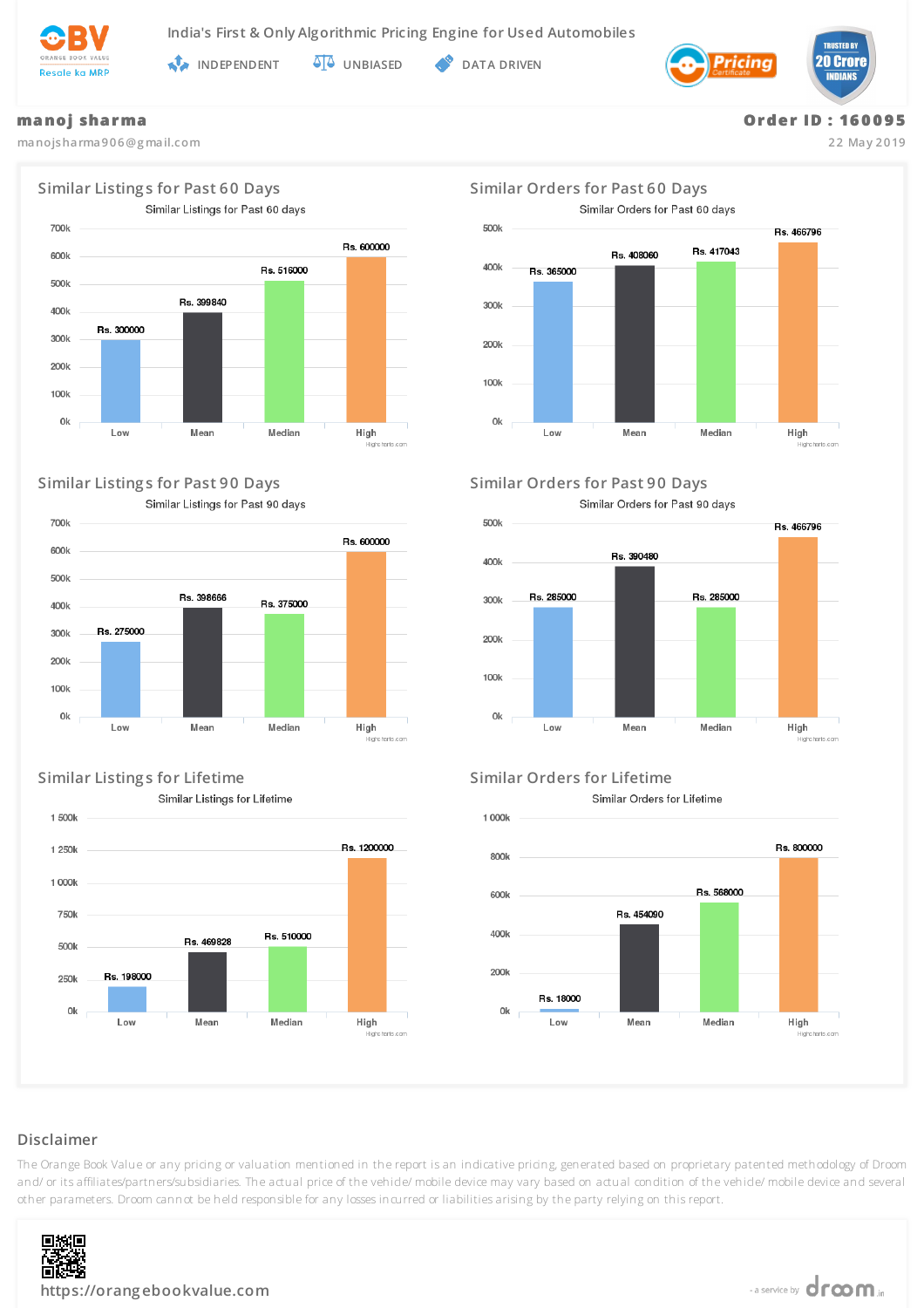

**India's First & Only Algorithmic Pricing Engine for Used Automobiles**

**INDEPENDENT AT UNBIASED PATA DRIVEN** 



### **ma no j sha r ma**

**manojsharma906@g mail.com**

**Or de r ID : 16 0 0 9 5**

**22 May 2019**

# **Component Health Check**

**A vehicle undergoes enormous wear and tear with time. It is often imperative to inspect and replace parts of the vehicle on a timely basis to keep it in prime condition. These aspects often go unnoticed and become real pain points with time. Use the Component Health Check for maintaining your vehicle components without any hassles. It would provide the list of parts to be inspected every subsequent year based on their age to help you find out the parts needing replacement.**



### **Disclaimer**

The Orange Book Value or any pricing or valuation mentioned in the report is an indicative pricing, generated based on proprietary patented methodology of Droom and/ or its affiliates/partners/subsidiaries. The actual price of the vehicle/ mobile device may vary based on actual condition of the vehicle/ mobile device and several other parameters. Droom cannot be held responsible for any losses incurred or liabilities arising by the party relying on this report.